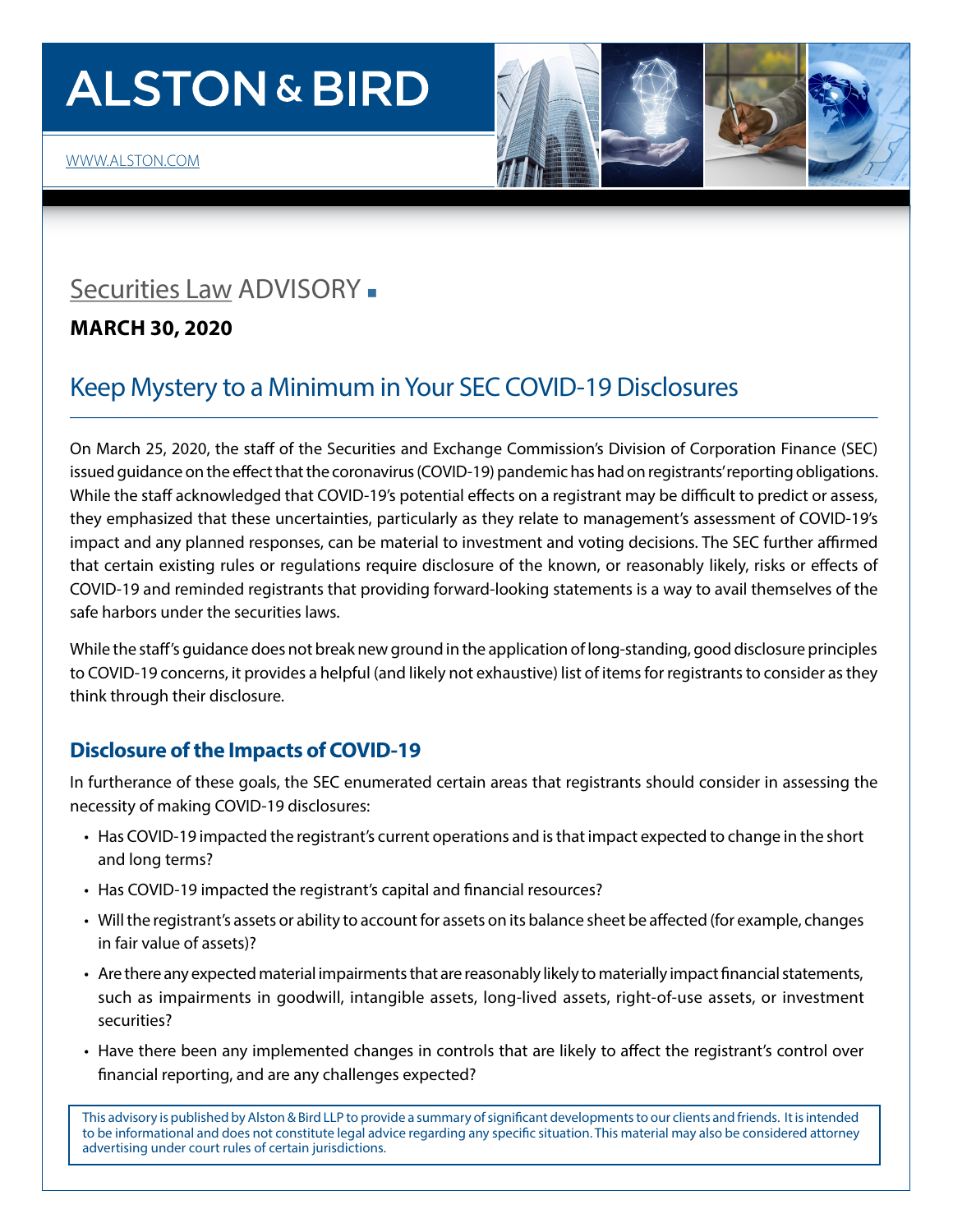- Have there been or will there be any challenges, material expenditures, or material resource constraints related to implementing a business continuity plan?
- Are any material impacts on demand for products or services or effects on cost/revenue relationships expected?
- Will operations be materially impacted by constraints on human-capital resources and productivity?
- Is the registrant's ability to operate and achieve business goals impacted by travel restrictions and border closures?

#### **Prohibition of Insider Trading**

The SEC further advised that, when the COVID-19 outbreak has materially impacted a registrant in a way that would be material to investors, the registrant and its directors, officers, and other insiders who might be aware of those matters should not trade in the registrant's securities until the information is publicly disclosed. As always, companies should be careful to avoid selective disclosures and should update information when it becomes materially inaccurate.

#### **Non-GAAP Measures**

The SEC emphasized that, while a non-GAAP financial presentation may be implemented in an earnings release due to COVID-19-related adjustments, it is not appropriate for a registrant to present non-GAAP financial results solely to present a more favorable view of the registrant's business. However, if a GAAP measure is truly not feasible, a non-GAAP financial measure that either includes a reasonable estimate of provisional amount(s) or a range of reasonably estimable GAAP results may be used. The provisional amount or range should reflect a reasonable estimate of COVID-19-related charges. A non-GAAP financial measure should not be disclosed more prominently than the most directly comparable GAAP financial measure or range of GAAP measures.

#### **Relief to "Manual Signature" Retention Requirement in Light of COVID-19 Concerns**

In a separate statement, the SEC also discussed a registrant's obligation to retain manually signed signature pages for all documents electronically filed with the SEC. Under current rules, filing companies must also *retain such documents for a period of five years* and furnish copies to the SEC upon request.

In light of the circumstances arising from COVID-19, the SEC staff *will not recommend enforcement action if*:

- A signatory retains a manually signed signature page or other document authenticating, acknowledging, or otherwise adopting his or her signature that appears in typed form within the electronic filing and provides such document, as promptly as reasonably practicable, to the filer for retention in the ordinary course.
- The document indicates the date and time when the signature was executed.
- The filer establishes and maintains policies and procedures governing this process.

The signatory may also provide to the filer an electronic record (such as a photograph or pdf) of the document when it is signed.

Alston & Bird has formed a multidisciplinary [task force](https://www.alston.com/en/resources/coronavirus/overview) to advise clients on the business and legal implications of the coronavirus (COVID-19). You can [view all our work](https://www.alston.com/en/insights/?keyword=Coronavirus&reload=false&scroll=499.7685546875) on the coronavirus across industries and [subscribe](https://www.alston.com/en/resources/subscriptions-form) to our future webinars and advisories.